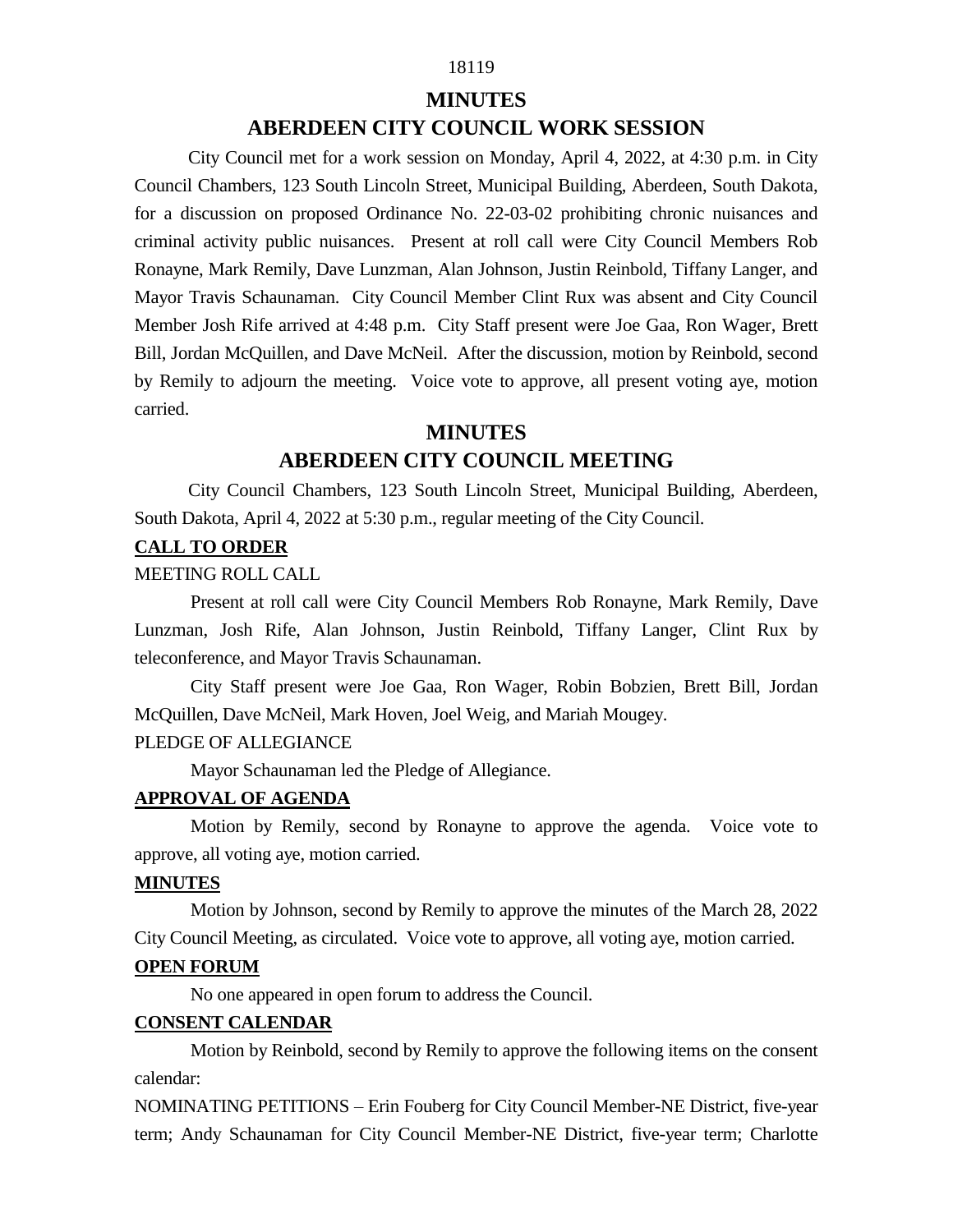Liebelt for City Council Member–NW District, five-year term; Jon Boon McNutt for City Council Member-NW District, five-year term; Kyle Walz for City Council Member-SE District, five-year term

SET HEARING DATE – of April 18, 2022 at 5:30 p.m. for a Special One-Day Retail On-Sale Liquor License on May 12, 2022 for Aberdeen Area Chamber of Commerce's Business After Hours at Steven Lust Automotive, 1314 – 6<sup>th</sup> Avenue, SW and for a New Retail On-Off Sale Malt Beverage & SD Farm Wine License for Hub City Softball Association, Inc. dba Players Field South Softball Complex Concession,  $3815 - 8<sup>th</sup>$  Avenue, NE

SET HEARING DATE – of April 25, 2022 at 5:30 p.m. for a proposed Ordinance No. 22-04- 01 modifying the procedure to amend Chapter 60 – Zoning of the Aberdeen City Code and for a proposed Ordinance No. 22-04-02 transferring Planning Commission in the Aberdeen City Code from Administration to Zoning

SET HEARING DATE – of April 25, 2022 at 5:30 p.m. for petitions to rezone: (1) Rezone property described as ADC 2019-1 First Subdivision to the City of Aberdeen (4811 Maloney Avenue, NE) from (I-2) Unrestricted Industrial District to (M) Municipal, State, and County Use District; (2) Rezone property described as Wetland Lot A and Wetland Lot B, Aberdeen Industrial Park East Addition (4705 and 4710 Capital Avenue, NE) from (I-2) Unrestricted Industrial District to (M) Municipal, State, and County Use District; (3) Rezone property described as Lot 1, Safeguard/ADC Subdivision in Aberdeen (2830 Industrial Avenue, NE) from (I-2) Unrestricted Industrial District to (M) Municipal, State, and County Use District COMMUNITY EVENT PERMIT – for the Yelduz Shriners' Circus to be held on April 13 – 16, 2022 at the Aberdeen Civic Arena, 203 South Washington Street, pending review and

approval by City Departments

Voice vote to approve, all voting aye, motion carried.

## **OLD BUSINESS**

# ORDINANCE NO. 22-03-03

Motion by Johnson, second by Reinbold to approve second reading and final adoption of Ordinance No. 22-03-03 to rezone the property described as Lots  $5 - 6$ , Block 41, Thomas Addition to Aberdeen in the NW  $\frac{1}{4}$  of Sec. 24, T123N, R64W of the  $5<sup>th</sup>$  P.M., Brown County, South Dakota (920 South Main Street) from (C-3) Central Business District to (R-3) High Density Residential District. Roll call vote to approve, all voting aye, motion carried. ORDINANCE NO. 22-03-04

Motion by Ronayne, second by Lunzman to approve second reading and final adoption of Ordinance No. 22-03-04 to rezone the property described as Lot 1, Cambridge Addition to the City of Aberdeen in the SW  $\frac{1}{4}$  of Sec. 7, T123N, R63W of the 5<sup>th</sup> P.M., Brown County, South Dakota (1501 –  $8<sup>th</sup>$  Avenue, NE) from (C-2) Highway Commercial District to (R-3) High Density Residential District. Roll call vote to approve, all voting aye, motion carried.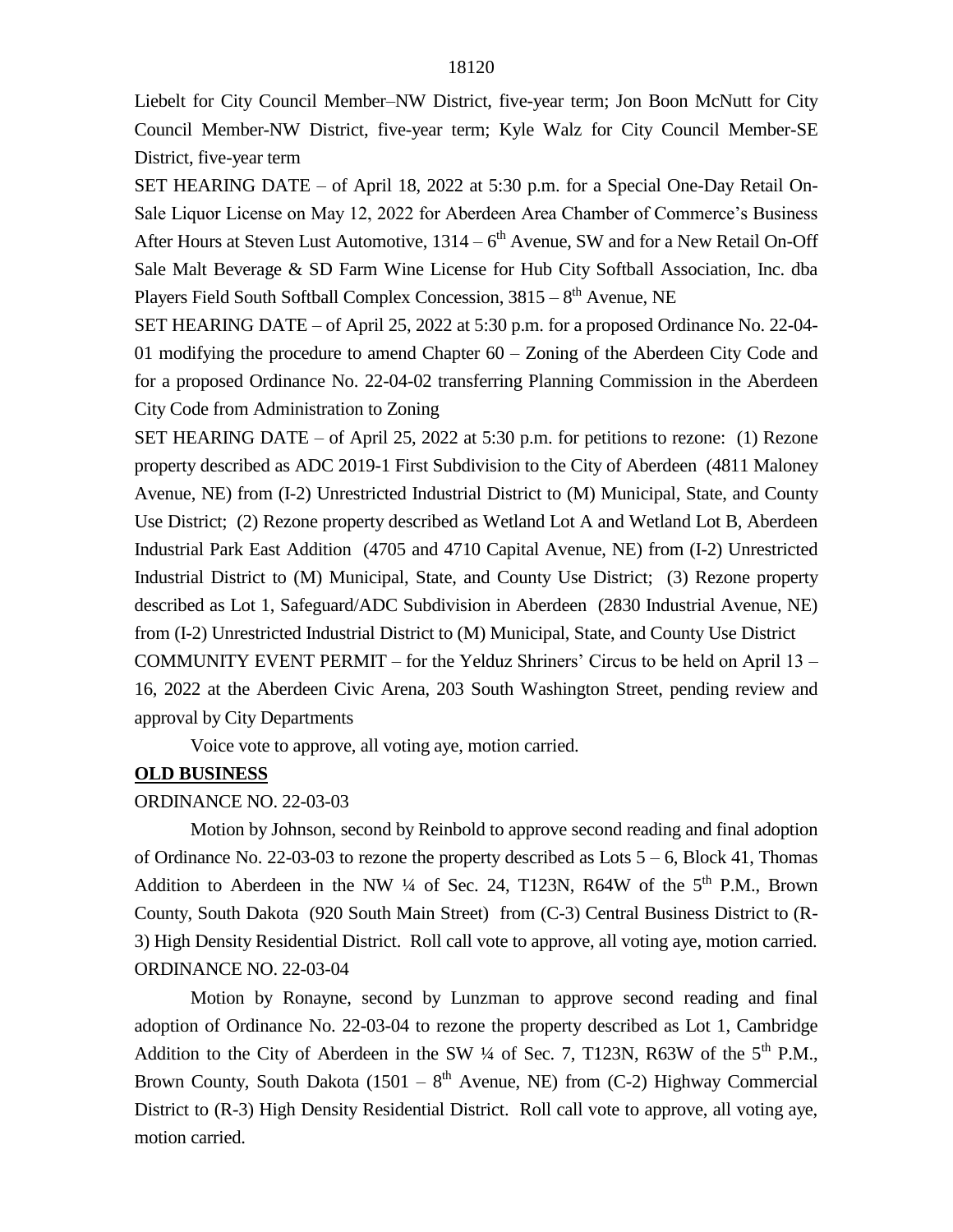## **NEW BUSINESS**

## HEARING ON SPECIAL ONE-DAY LIQUOR LICENSE FOR BOYS AND GIRLS CLUB

Mayor Schaunaman opened a hearing on a request for a Special One-Day Retail On-Sale Liquor License on April 23, 2022 for Boys and Girls Club of Aberdeen Area dba Winefest Renaissance,  $1121 - 1$ <sup>st</sup> Avenue, SE. No public comments were received so Mayor Schaunaman closed the hearing. Motion by Reinbold, second by Ronayne to approve the issuance of a Special One-Day Liquor License on April 23, 2022 for the Boys and Girls Club of Aberdeen Area at  $1121 - 1<sup>st</sup>$  Avenue, SE. Voice vote to approve, all voting aye, motion carried.

# PERMIT FOR CANNABIS DISPENSARY AT 411 SOUTH 2<sup>ND</sup> STREET

City Manager Joe Gaa presented an application for a permit for a cannabis dispensary at 411 South 2<sup>nd</sup> Street for BWD Aberdeen, LLC dba BesaMe Wellness. Motion by Remily, second by Langer to approve, pursuant to Sec. 60-360 of the Aberdeen City Code, issuance of a permit to BWD Aberdeen, LLC, dba BesaMe Wellness, to operate a cannabis dispensary at 411 South Second Street in compliance with applicable state and local laws and regulations. Roll call vote to approve, Ronayne, Remily, Lunzman, Rife, Johnson, Langer, Rux, and Mayor Schaunaman voting aye, Reinbold abstaining, motion carried.

RESOLUTION NO. 22-04-01R FOR SUBMITTAL OF GRANT APPLICATION TO LWCF FOR CONSTRUCTION OF PLAYGROUND AT MANOR PARK

Parks, Recreation, and Forestry Director Mark Hoven requested authorization to submit a grant application to the Land and Water Conservation Fund (LWCF) to assist in financing the construction of a playground at Manor Park at an estimated cost of \$150,000.00. Hoven said that the amount of the grant awarded could be 50% of the project cost and Resolution No. 22-04-01R needed to be approved by the City Council to commit 2023 funds for the grant process. Motion by Remily, second by Rife to approve of Resolution No. 22-04-01R to submit a grant application to the LWCF for the construction of a playground at Manor Park and authorize the City Manager to sign the grant application. Voice vote to approve, all voting aye, number of ayes 9, number of nays 0, motion carried.

#### RESOLUTION NO. 22-04-01R

# RESOLUTION TO APPROVE SUBMITTING A GRANT APPLICATION TO THE LAND AND WATER CONSERVATION FUND TO CONSTRUCT AN ACCESSIBLE PLAYGROUND IN MANOR PARK FOR THE CITY OF ABERDEEN, SOUTH DAKOTA

WHEREAS, the United States of America and the State of South Dakota have authorized the making of grants from the Land and Water Conservation Fund (LWCF) to aid in financing the acquisition and/or construction of specific public outdoor recreation projects; and

WHEREAS, the City of Aberdeen has plans to construct a playground in Manor Park;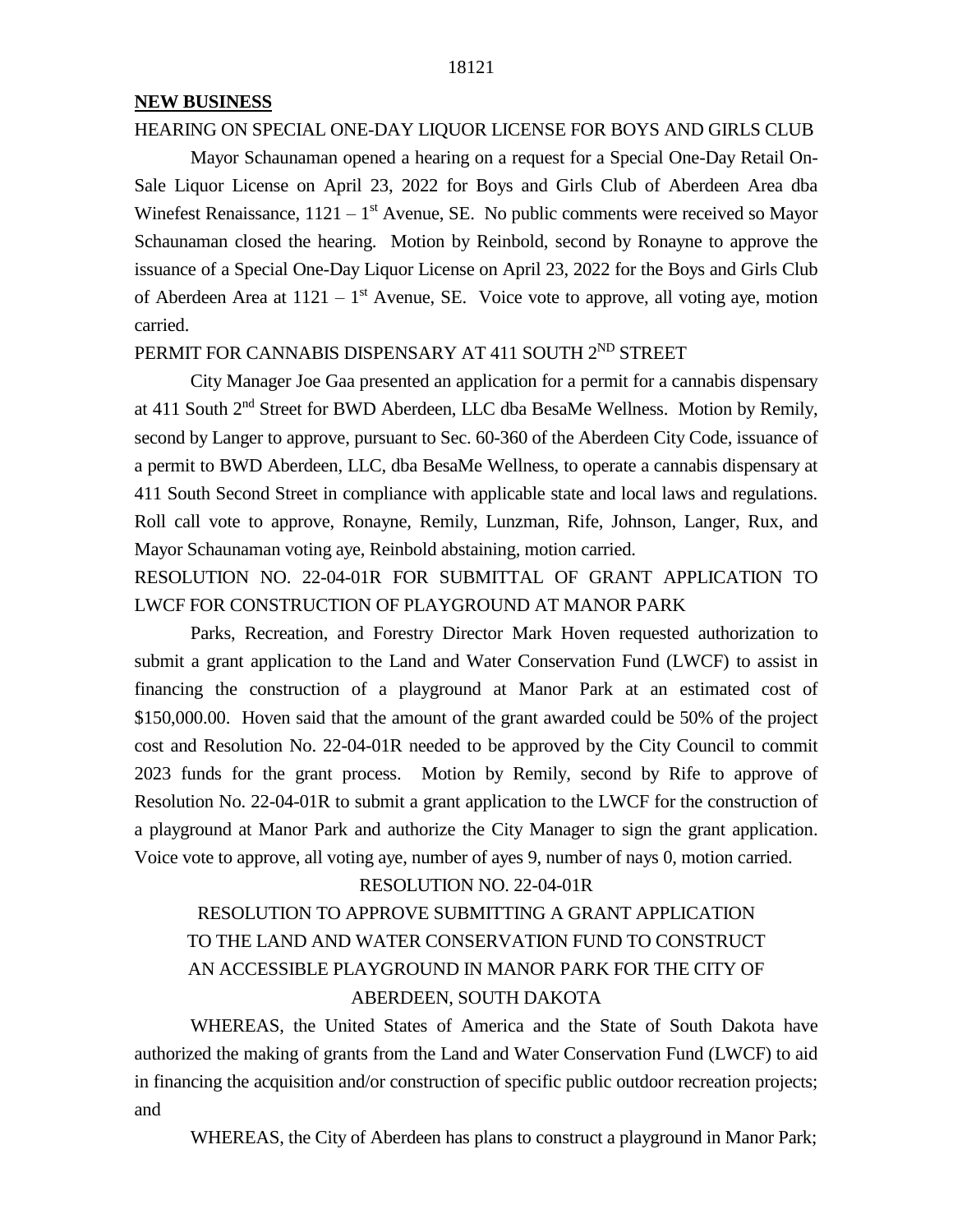WHEREAS, playground construction is an acceptable use under the grant requirements; and

WHEREAS, approved LWCF grants must be supported by at least a 50% local match.

NOW, THEREFORE, BE IT HEREBY RESOLVED that the City of Aberdeen approves submitting an LWCF grant application to construct a playground in Manor Park and agrees providing the necessary local matching funds.

FURTHERMORE, the City Manager is authorized to sign and submit the grant application.

ADOPTED AND PASSED BY THE COUNCIL OF THE CITY OF ABERDEEN, South Dakota on this  $4<sup>th</sup>$  day of April, 2022.

## FINANCE OFFICER POSITION SEARCH PROCESS PARAMETERS

City Manager Joe Gaa explained the finance officer position search process parameters and requested approval to launch the position search process on April 5, 2022. Motion by Reinbold, second by Johnson to approve the finance officer search process parameters. Voice vote to approve, all voting aye, motion carried.

# CONTRACT WITH IMEG FOR 10TH AVENUE, SE BRIDGE DESIGN

City Engineer Robin Bobzien requested approval to enter into a contract for engineering services with IMEG for the design of the  $10<sup>th</sup>$  Avenue, SE bridge in the amount of \$120,000.00. Motion by Lunzman, second by Remily to enter into a contract with IMEG for the design of the  $10<sup>th</sup>$  Avenue, SE bridge in the amount of \$120,000.00 and authorize the City Manager to sign the contract contingent upon City Attorney's review. Roll call vote to approve, Ronayne, Remily, Lunzman, Rife, Johnson, Reinbold, Langer, Rux voting aye, Mayor Schaunaman abstaining, motion carried.

### BID FOR STREET MAINTENANCE CONCRETE REPAIR I PROJECT

City Engineer Robin Bobzien explained the bid received for the Street Maintenance Concrete Repair I Project and recommended awarding the bid to CWF Masonry & Construction in the amount of \$237,577.76. Motion by Johnson, second by Remily to award the bid for the Street Maintenance Concrete Repair I Project to CWF Masonry & Construction in the amount of \$237,577.76 and authorize the City Manager and Finance Officer to sign all necessary documents after approval by the City Attorney. Roll call vote to approve, all voting aye, motion carried.

#### BIDS FOR ANNUAL CONCRETE WORK

City Engineer Robin Bobzien explained the bids received for the Annual Concrete Work and recommended awarding the bid to CWF Masonry & Construction in the amount of \$149,147.61. Motion by Ronayne, second by Remily to award the bid for the Annual Concrete Work to CWF Masonry & Construction in the amount of \$149,147.61 and authorize the City Manager and Finance Officer to sign all necessary documents after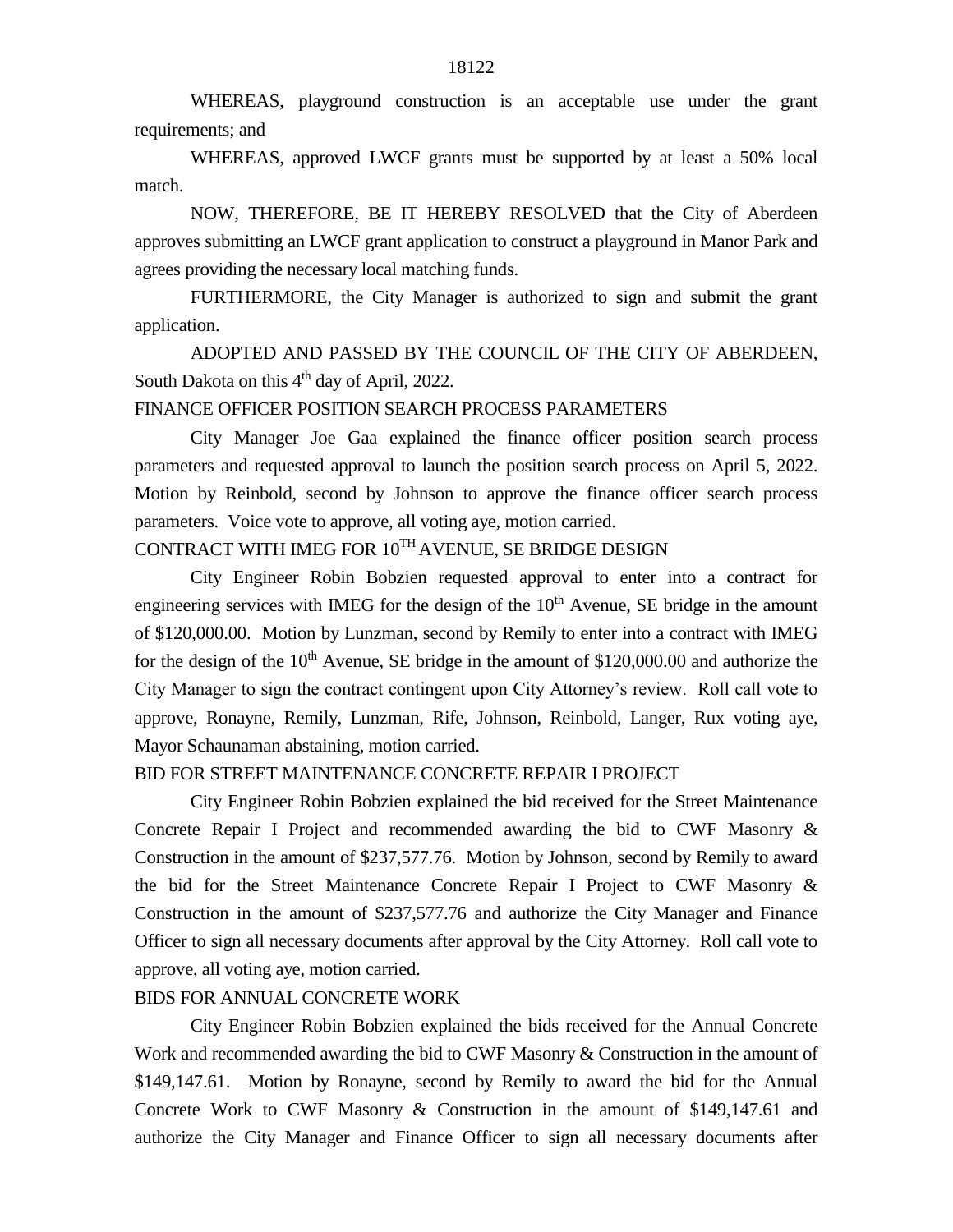approval by the City Attorney. Roll call vote to approve, all voting aye, motion carried. BIDS FOR ACCESSIBLE SIDEWALK QUADRANT IMPROVEMENTS PROJECT

City Engineer Robin Bobzien explained the bids received for the Accessible Sidewalk Quadrant Improvements Project and recommended awarding the bid to CWF Masonry & Construction in the amount of \$132,207.27. Motion by Rife, second by Johnson to award the bid for the Accessible Sidewalk Quadrant Improvements Project to CWF Masonry & Construction in the amount of \$132,207.27 and authorize the City Manager and Finance Officer to sign all necessary documents after approval by the City Attorney. Roll call vote to approve, all voting aye, motion carried.

# **REVIEW AND APPROVAL OF CLAIMS AND PAYROLL**

Motion by Lunzman, second by Ronayne to approve payment of the bills listed for April 4, 2022 and payroll for the period from March 27, 2022 through April 9, 2022. Bills having been audited by the Finance Officer and fully itemized and authorize the Mayor or City Manager to sign, and the Finance Officer to countersign, all warrants for payment of the following approved bills: US Bank Corp. Trust 1,033,160.00; Wells Fargo Commercial 287,535.81; US Bank Corp. Trust 41,981.76; US Bank 90,000.00; Northwestern Energy 150,000.00; Northern Electric 7,000.00; SD Fire Chiefs Assn. 100.00; American Assn. Airport Execs. 1,128.60; Artz Equipment Co. 8.47; Helms & Associates 7,104.00; MARCO Technologies 6,861.42; RDO Equipment Co. 6,116.04; Aberdeen News 957.04; Dakota Pump & Control 6,810.00; Langs's TV & Appliance 1,299.99; Cole Papers Inc. 201.98; Farm Power Mfg. Inc. 242.44; Graham Tire Co. 466.98; Auto Value Parts/Hedahls 3,009.03; Nelson Sales & Service LLC 4.39; Kesslers Inc. 121.09; Lawson Products Inc. 720.10; Steven Lust Automotive 1,370.54; MAC's Inc. 24.01; B & B Contracting 48,188.29; Dakota Supply Group 273.24; Graymont LLC 25,141.26; Safety Service Inc. 111.60; SHARE Corp. 647.91; Sherwin-Williams Co. 49.11; Crawford Trucks & Equipment 2,910.78; Stan Houston Equipment Inc. 349.20; Town & Country Lumber Inc. 37.35; Diesel Machinery Inc. 2,890.85; Fastenal Company 55.09; Totally Tubular Mfg 49.85; Metering & Technology Solutions 32,574.17; MacQueen Emergency Group 46.52; Aberdeen Community Theatre 5,000.00; Pressure Washer Central 213.16; Cartney Bearing Co. 14.43; Titan Access Productivity 285.50; US Postal Service 2,119.66; Larson Data Communications 813.00; Northwestern Energy 14,907.48; McMaster-Carr Supply Co. 441.13; Otis Elevator Company 1,576.56; Century Business Products 9.12; Menards Inc. 2,610.16; Dakota Fluid Power Inc. 622.58; AT & T 2,201.05; Ferguson Waterworks 158.64; IAFC 1,315.00; ATCO International 1,005.40; Matheson Tri-Gas Inc. 330.80; POMP's Tire Service 1,064.41; AXON Enterprise Inc. 50,000.04; Premier Specialty Vehicles 54.90; Dakota Oil 345.93; Advance Auto Parts 184.91; North Central Rental/Leasing 22,139.85; ARAMARK Uniform Service 206.53; Applied Concepts Inc. 6,851.00; Butler Machinery Co. 331.76; Sanitation Products Inc. 1,164.28; Geffdog Designs 170.00; Crescent Electric Supply 338.23; Brant